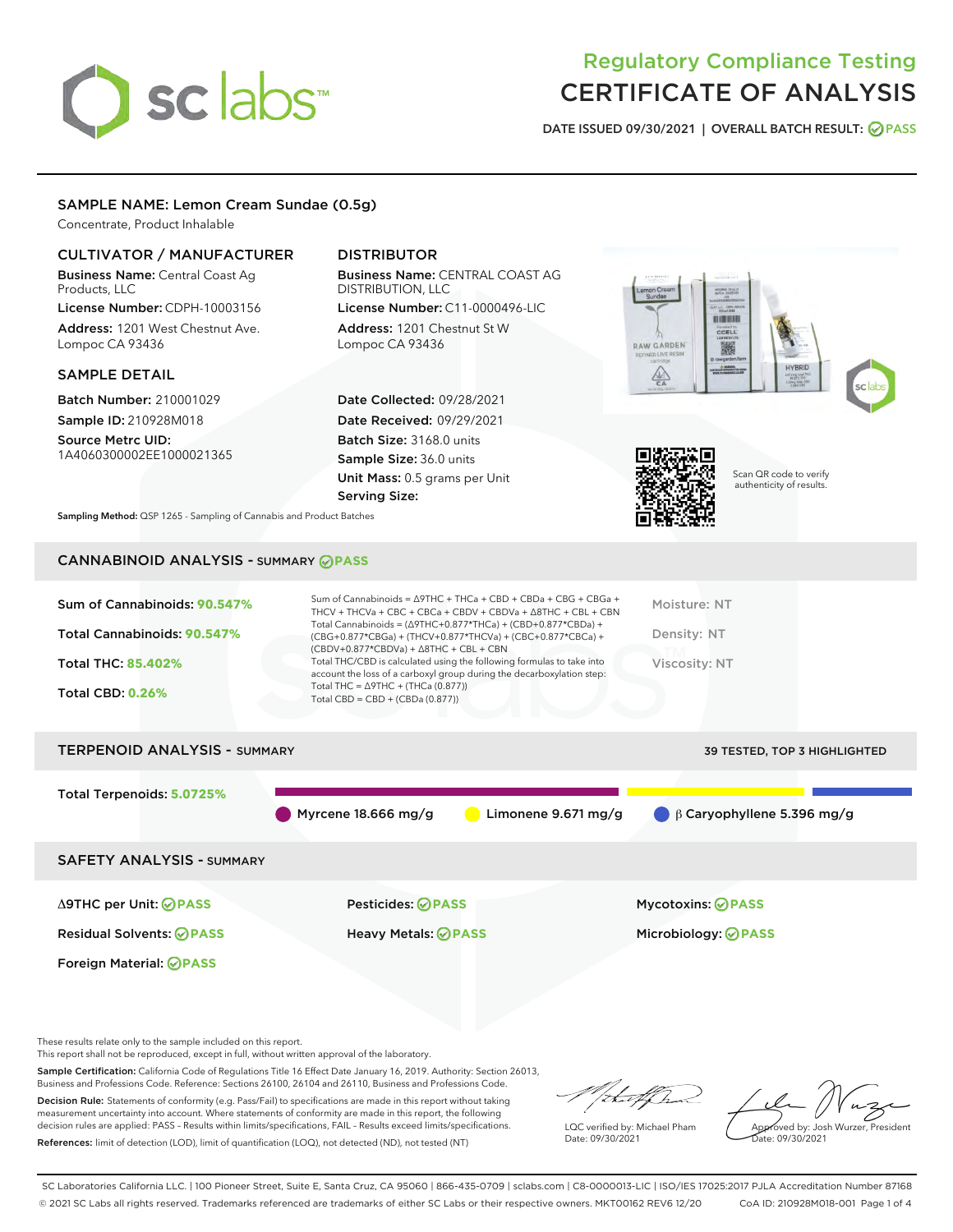



LEMON CREAM SUNDAE (0.5G) | DATE ISSUED 09/30/2021 | OVERALL BATCH RESULT:  $\bigcirc$  PASS

## CANNABINOID TEST RESULTS - 09/30/2021 2 PASS

Tested by high-performance liquid chromatography with diode-array detection (HPLC-DAD). **Method:** QSP 1157 - Analysis of Cannabinoids by HPLC-DAD

#### TOTAL CANNABINOIDS: **90.547%**

Total Cannabinoids (Total THC) + (Total CBD) + (Total CBG) + (Total THCV) + (Total CBC) + (Total CBDV) + ∆8THC + CBL + CBN

TOTAL THC: **85.402%** Total THC (∆9THC+0.877\*THCa)

TOTAL CBD: **0.26%**

Total CBD (CBD+0.877\*CBDa)

TOTAL CBG: 4.075% Total CBG (CBG+0.877\*CBGa)

TOTAL THCV: 0.65% Total THCV (THCV+0.877\*THCVa)

TOTAL CBC: ND Total CBC (CBC+0.877\*CBCa)

TOTAL CBDV: ND Total CBDV (CBDV+0.877\*CBDVa)

| <b>COMPOUND</b>  | LOD/LOQ<br>(mg/g)          | <b>MEASUREMENT</b><br><b>UNCERTAINTY</b><br>mg/g | <b>RESULT</b><br>(mg/g) | <b>RESULT</b><br>(%) |
|------------------|----------------------------|--------------------------------------------------|-------------------------|----------------------|
| <b>A9THC</b>     | 0.06 / 0.26                | ±29.378                                          | 854.02                  | 85.402               |
| <b>CBG</b>       | 0.06/0.19                  | ±1.606                                           | 40.75                   | 4.075                |
| <b>THCV</b>      | 0.1 / 0.2                  | $\pm 0.32$                                       | 6.5                     | 0.65                 |
| <b>CBD</b>       | 0.07/0.29                  | ±0.120                                           | 2.60                    | 0.260                |
| <b>CBN</b>       | 0.1/0.3                    | ±0.10                                            | 1.6                     | 0.16                 |
| $\triangle$ 8THC | 0.1/0.4                    | N/A                                              | <b>ND</b>               | <b>ND</b>            |
| <b>THCa</b>      | 0.05/0.14                  | N/A                                              | <b>ND</b>               | <b>ND</b>            |
| <b>THCVa</b>     | 0.07/0.20                  | N/A                                              | <b>ND</b>               | <b>ND</b>            |
| <b>CBDa</b>      | 0.02/0.19                  | N/A                                              | <b>ND</b>               | <b>ND</b>            |
| <b>CBDV</b>      | 0.04/0.15                  | N/A                                              | <b>ND</b>               | <b>ND</b>            |
| <b>CBDVa</b>     | 0.03/0.53                  | N/A                                              | <b>ND</b>               | <b>ND</b>            |
| <b>CBGa</b>      | 0.1/0.2                    | N/A                                              | <b>ND</b>               | <b>ND</b>            |
| <b>CBL</b>       | 0.06 / 0.24                | N/A                                              | <b>ND</b>               | <b>ND</b>            |
| <b>CBC</b>       | 0.2 / 0.5                  | N/A                                              | <b>ND</b>               | <b>ND</b>            |
| <b>CBCa</b>      | 0.07 / 0.28                | N/A                                              | <b>ND</b>               | <b>ND</b>            |
|                  | <b>SUM OF CANNABINOIDS</b> |                                                  | 905.47 mg/g             | 90.547%              |

#### **UNIT MASS: 0.5 grams per Unit**

| ∆9THC per Unit                        | 1120 per-package limit     | 427.01 mg/unit<br><b>PASS</b> |
|---------------------------------------|----------------------------|-------------------------------|
| <b>Total THC per Unit</b>             |                            | 427.01 mg/unit                |
| <b>CBD per Unit</b>                   |                            | $1.30$ mg/unit                |
| <b>Total CBD per Unit</b>             |                            | $1.30$ mg/unit                |
| Sum of Cannabinoids<br>per Unit       |                            | 452.74 mg/unit                |
| <b>Total Cannabinoids</b><br>per Unit |                            | 452.69 mg/unit                |
| <b>MOISTURE TEST RESULT</b>           | <b>DENSITY TEST RESULT</b> | <b>VISCOSITY TEST RESULT</b>  |

Not Tested

Not Tested

Not Tested

## TERPENOID TEST RESULTS - 09/30/2021

Terpene analysis utilizing gas chromatography-flame ionization detection (GC-FID). **Method:** QSP 1192 - Analysis of Terpenoids by GC-FID

| <b>COMPOUND</b>         | LOD/LOQ<br>(mg/g) | <b>MEASUREMENT</b><br><b>UNCERTAINTY</b><br>mg/g | <b>RESULT</b><br>(mg/g)                         | <b>RESULT</b><br>$(\%)$ |
|-------------------------|-------------------|--------------------------------------------------|-------------------------------------------------|-------------------------|
| <b>Myrcene</b>          | 0.008 / 0.025     | ±0.2408                                          | 18.666                                          | 1.8666                  |
| Limonene                | 0.005 / 0.016     | ±0.1383                                          | 9.671                                           | 0.9671                  |
| $\beta$ Caryophyllene   | 0.004 / 0.012     | ±0.1921                                          | 5.396                                           | 0.5396                  |
| Linalool                | 0.009 / 0.032     | ±0.1088                                          | 2.864                                           | 0.2864                  |
| Terpinolene             | 0.008 / 0.026     | ±0.0547                                          | 2.666                                           | 0.2666                  |
| $\alpha$ Pinene         | 0.005 / 0.017     | ±0.0212                                          | 2.470                                           | 0.2470                  |
| $\beta$ Pinene          | 0.004 / 0.014     | ±0.0243                                          | 2.117                                           | 0.2117                  |
| Fenchol                 | 0.010 / 0.034     | ±0.0649                                          | 1.677                                           | 0.1677                  |
| <b>Terpineol</b>        | 0.016 / 0.055     | ±0.0933                                          | 1.520                                           | 0.1520                  |
| $\alpha$ Humulene       | 0.009 / 0.029     | ±0.0430                                          | 1.339                                           | 0.1339                  |
| Ocimene                 | 0.011 / 0.038     | ±0.0198                                          | 0.618                                           | 0.0618                  |
| <b>Borneol</b>          | 0.005 / 0.016     | ±0.0125                                          | 0.297                                           | 0.0297                  |
| trans-ß-Farnesene       | 0.008 / 0.025     | ±0.0087                                          | 0.245                                           | 0.0245                  |
| Citronellol             | 0.003 / 0.010     | ±0.0111                                          | 0.227                                           | 0.0227                  |
| Camphene                | 0.005 / 0.015     | ±0.0018                                          | 0.160                                           | 0.0160                  |
| Fenchone                | 0.009 / 0.028     | ±0.0032                                          | 0.110                                           | 0.0110                  |
| $\alpha$ Phellandrene   | 0.006 / 0.020     | ±0.0014                                          | 0.102                                           | 0.0102                  |
| $\alpha$ Bisabolol      | 0.008 / 0.026     | ±0.0053                                          | 0.100                                           | 0.0100                  |
| $\alpha$ Terpinene      | 0.005 / 0.017     | ±0.0011                                          | 0.077                                           | 0.0077                  |
| $\gamma$ Terpinene      | 0.006 / 0.018     | ±0.0013                                          | 0.074                                           | 0.0074                  |
| 3 Carene                | 0.005 / 0.018     | ±0.0009                                          | 0.065                                           | 0.0065                  |
| Nerolidol               | 0.009 / 0.028     | ±0.0035                                          | 0.056                                           | 0.0056                  |
| Caryophyllene<br>Oxide  | 0.010 / 0.033     | ±0.0022                                          | 0.047                                           | 0.0047                  |
| Eucalyptol              | 0.006 / 0.018     | ±0.0010                                          | 0.039                                           | 0.0039                  |
| Sabinene Hydrate        | 0.006 / 0.022     | ±0.0015                                          | 0.038                                           | 0.0038                  |
| Guaiol                  | 0.009 / 0.030     | ±0.0018                                          | 0.038                                           | 0.0038                  |
| Geraniol                | 0.002 / 0.007     | ±0.0015                                          | 0.035                                           | 0.0035                  |
| Nerol                   | 0.003 / 0.011     | ±0.0005                                          | 0.011                                           | 0.0011                  |
| p-Cymene                | 0.005 / 0.016     | N/A                                              | <loq< th=""><th><loq< th=""></loq<></th></loq<> | <loq< th=""></loq<>     |
| Sabinene                | 0.004 / 0.014     | N/A                                              | <b>ND</b>                                       | <b>ND</b>               |
| (-)-Isopulegol          | 0.005 / 0.016     | N/A                                              | ND                                              | ND                      |
| Camphor                 | 0.006 / 0.019     | N/A                                              | <b>ND</b>                                       | <b>ND</b>               |
| Isoborneol              | 0.004 / 0.012     | N/A                                              | ND                                              | <b>ND</b>               |
| Menthol                 | 0.008 / 0.025     | N/A                                              | ND                                              | <b>ND</b>               |
| $R-(+)$ -Pulegone       | 0.003 / 0.011     | N/A                                              | ND                                              | ND                      |
| <b>Geranyl Acetate</b>  | 0.004 / 0.014     | N/A                                              | ND                                              | ND                      |
| $\alpha$ Cedrene        | 0.005 / 0.016     | N/A                                              | ND                                              | ND                      |
| Valencene               | 0.009 / 0.030     | N/A                                              | ND                                              | ND                      |
| Cedrol                  | 0.008 / 0.027     | N/A                                              | ND                                              | ND                      |
| <b>TOTAL TERPENOIDS</b> |                   |                                                  | 50.725 mg/g                                     | 5.0725%                 |

SC Laboratories California LLC. | 100 Pioneer Street, Suite E, Santa Cruz, CA 95060 | 866-435-0709 | sclabs.com | C8-0000013-LIC | ISO/IES 17025:2017 PJLA Accreditation Number 87168 © 2021 SC Labs all rights reserved. Trademarks referenced are trademarks of either SC Labs or their respective owners. MKT00162 REV6 12/20 CoA ID: 210928M018-001 Page 2 of 4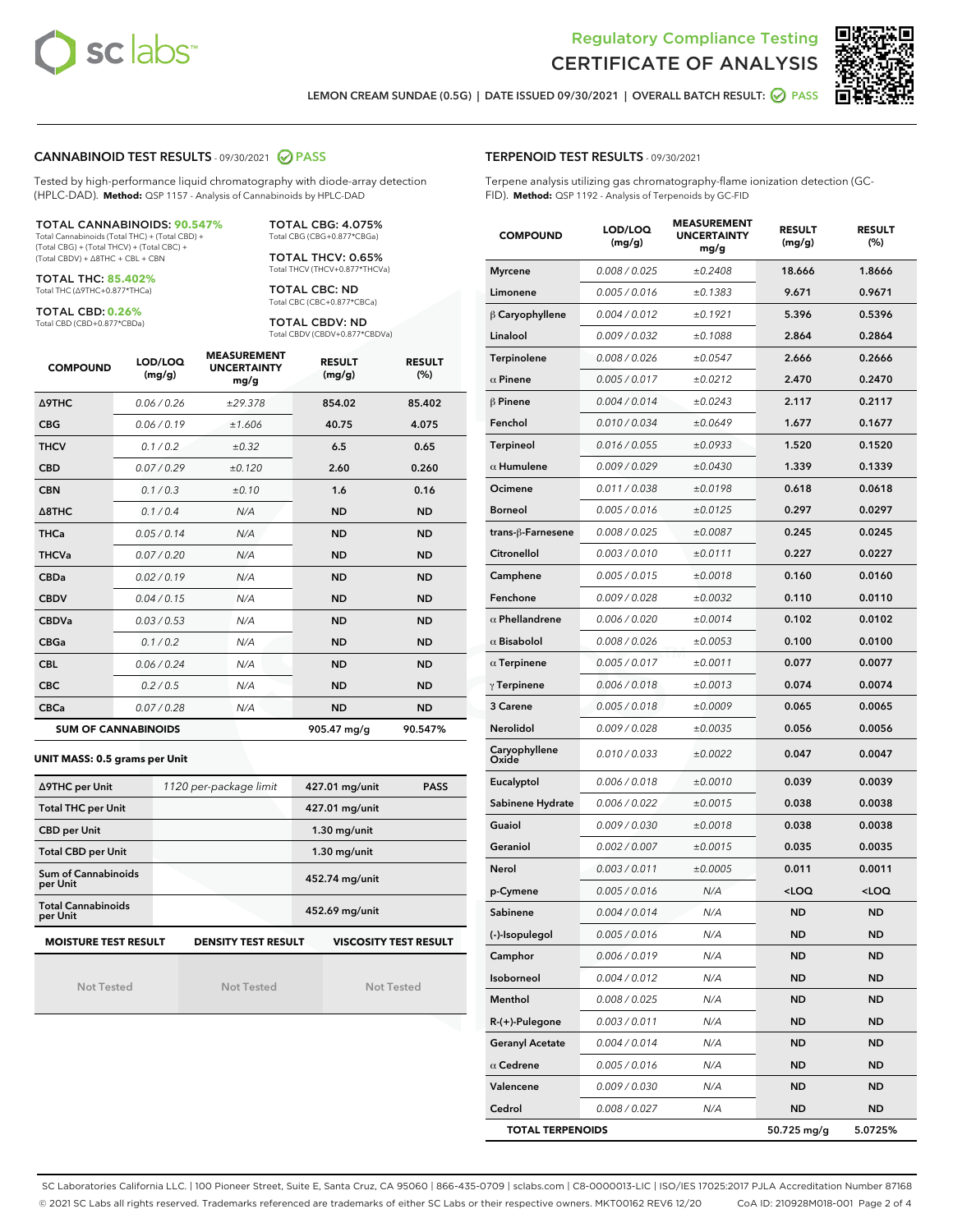



LEMON CREAM SUNDAE (0.5G) | DATE ISSUED 09/30/2021 | OVERALL BATCH RESULT: @ PASS

## CATEGORY 1 PESTICIDE TEST RESULTS - 09/30/2021 2 PASS

Pesticide and plant growth regulator analysis utilizing high-performance liquid chromatography-mass spectrometry (HPLC-MS) or gas chromatography-mass spectrometry (GC-MS). \*GC-MS utilized where indicated. **Method:** QSP 1212 - Analysis of Pesticides and Mycotoxins by LC-MS or QSP 1213 - Analysis of Pesticides by GC-MS

| <b>COMPOUND</b>             | LOD/LOQ<br>$(\mu g/g)$ | <b>ACTION</b><br><b>LIMIT</b><br>$(\mu q/q)$ | <b>MEASUREMENT</b><br><b>UNCERTAINTY</b><br>$\mu$ g/g | <b>RESULT</b><br>$(\mu g/g)$ | <b>RESULT</b> |
|-----------------------------|------------------------|----------------------------------------------|-------------------------------------------------------|------------------------------|---------------|
| Aldicarb                    | 0.03 / 0.08            | $\ge$ LOD                                    | N/A                                                   | <b>ND</b>                    | <b>PASS</b>   |
| Carbofuran                  | 0.02 / 0.05            | $\ge$ LOD                                    | N/A                                                   | <b>ND</b>                    | <b>PASS</b>   |
| Chlordane*                  | 0.03 / 0.08            | $\ge$ LOD                                    | N/A                                                   | <b>ND</b>                    | <b>PASS</b>   |
| Chlorfenapyr*               | 0.03/0.10              | $\ge$ LOD                                    | N/A                                                   | <b>ND</b>                    | <b>PASS</b>   |
| Chlorpyrifos                | 0.02 / 0.06            | $\ge$ LOD                                    | N/A                                                   | <b>ND</b>                    | <b>PASS</b>   |
| Coumaphos                   | 0.02 / 0.07            | $\ge$ LOD                                    | N/A                                                   | <b>ND</b>                    | <b>PASS</b>   |
| Daminozide                  | 0.02 / 0.07            | $\ge$ LOD                                    | N/A                                                   | <b>ND</b>                    | <b>PASS</b>   |
| <b>DDVP</b><br>(Dichlorvos) | 0.03/0.09              | $>$ LOD                                      | N/A                                                   | <b>ND</b>                    | <b>PASS</b>   |
| Dimethoate                  | 0.03 / 0.08            | $\ge$ LOD                                    | N/A                                                   | <b>ND</b>                    | <b>PASS</b>   |
| Ethoprop(hos)               | 0.03/0.10              | $\ge$ LOD                                    | N/A                                                   | <b>ND</b>                    | <b>PASS</b>   |
| Etofenprox                  | 0.02/0.06              | $>$ LOD                                      | N/A                                                   | <b>ND</b>                    | <b>PASS</b>   |
| Fenoxycarb                  | 0.03 / 0.08            | $\ge$ LOD                                    | N/A                                                   | <b>ND</b>                    | <b>PASS</b>   |
| Fipronil                    | 0.03/0.08              | $>$ LOD                                      | N/A                                                   | <b>ND</b>                    | <b>PASS</b>   |
| Imazalil                    | 0.02 / 0.06            | $\ge$ LOD                                    | N/A                                                   | <b>ND</b>                    | <b>PASS</b>   |
| Methiocarb                  | 0.02 / 0.07            | $\ge$ LOD                                    | N/A                                                   | <b>ND</b>                    | <b>PASS</b>   |
| Methyl<br>parathion         | 0.03/0.10              | $>$ LOD                                      | N/A                                                   | <b>ND</b>                    | <b>PASS</b>   |
| <b>Mevinphos</b>            | 0.03/0.09              | $>$ LOD                                      | N/A                                                   | <b>ND</b>                    | <b>PASS</b>   |
| Paclobutrazol               | 0.02 / 0.05            | $\ge$ LOD                                    | N/A                                                   | <b>ND</b>                    | <b>PASS</b>   |
| Propoxur                    | 0.03 / 0.09            | $\ge$ LOD                                    | N/A                                                   | <b>ND</b>                    | <b>PASS</b>   |
| Spiroxamine                 | 0.03 / 0.08            | $\ge$ LOD                                    | N/A                                                   | <b>ND</b>                    | <b>PASS</b>   |
| Thiacloprid                 | 0.03/0.10              | $\ge$ LOD                                    | N/A                                                   | <b>ND</b>                    | <b>PASS</b>   |
|                             |                        |                                              |                                                       |                              |               |

## CATEGORY 2 PESTICIDE TEST RESULTS - 09/30/2021 @ PASS

| <b>COMPOUND</b>          | LOD/LOQ<br>$(\mu g/g)$ | <b>ACTION</b><br>LIMIT<br>$(\mu g/g)$ | <b>MEASUREMENT</b><br><b>UNCERTAINTY</b><br>µg/g | <b>RESULT</b><br>$(\mu g/g)$ | <b>RESULT</b> |
|--------------------------|------------------------|---------------------------------------|--------------------------------------------------|------------------------------|---------------|
| Abamectin                | 0.03/0.10              | 0.1                                   | N/A                                              | <b>ND</b>                    | <b>PASS</b>   |
| Acephate                 | 0.02/0.07              | 0.1                                   | N/A                                              | <b>ND</b>                    | <b>PASS</b>   |
| Acequinocyl              | 0.02/0.07              | 0.1                                   | N/A                                              | <b>ND</b>                    | <b>PASS</b>   |
| Acetamiprid              | 0.02/0.05              | 0.1                                   | N/A                                              | <b>ND</b>                    | <b>PASS</b>   |
| Azoxystrobin             | 0.02/0.07              | 0.1                                   | N/A                                              | <b>ND</b>                    | <b>PASS</b>   |
| <b>Bifenazate</b>        | 0.01/0.04              | 0.1                                   | N/A                                              | <b>ND</b>                    | <b>PASS</b>   |
| <b>Bifenthrin</b>        | 0.02 / 0.05            | 3                                     | N/A                                              | <b>ND</b>                    | <b>PASS</b>   |
| <b>Boscalid</b>          | 0.03/0.09              | 0.1                                   | N/A                                              | <b>ND</b>                    | <b>PASS</b>   |
| Captan                   | 0.19/0.57              | 07                                    | N/A                                              | <b>ND</b>                    | <b>PASS</b>   |
| Carbaryl                 | 0.02/0.06              | 0.5                                   | N/A                                              | <b>ND</b>                    | <b>PASS</b>   |
| Chlorantranilip-<br>role | 0.04/0.12              | 10                                    | N/A                                              | <b>ND</b>                    | <b>PASS</b>   |
| Clofentezine             | 0.03/0.09              | 0.1                                   | N/A                                              | <b>ND</b>                    | <b>PASS</b>   |

## CATEGORY 2 PESTICIDE TEST RESULTS - 09/30/2021 continued

| <b>COMPOUND</b>               | LOD/LOQ<br>(µg/g) | <b>ACTION</b><br><b>LIMIT</b><br>$(\mu g/g)$ | <b>MEASUREMENT</b><br><b>UNCERTAINTY</b><br>µg/g | <b>RESULT</b><br>(µg/g) | <b>RESULT</b> |
|-------------------------------|-------------------|----------------------------------------------|--------------------------------------------------|-------------------------|---------------|
| Cyfluthrin                    | 0.12 / 0.38       | $\overline{c}$                               | N/A                                              | <b>ND</b>               | <b>PASS</b>   |
| Cypermethrin                  | 0.11 / 0.32       | 1                                            | N/A                                              | ND                      | PASS          |
| <b>Diazinon</b>               | 0.02 / 0.05       | 0.1                                          | N/A                                              | ND                      | <b>PASS</b>   |
| Dimethomorph                  | 0.03 / 0.09       | 2                                            | N/A                                              | ND                      | <b>PASS</b>   |
| Etoxazole                     | 0.02 / 0.06       | 0.1                                          | N/A                                              | ND                      | <b>PASS</b>   |
| Fenhexamid                    | 0.03 / 0.09       | 0.1                                          | N/A                                              | ND                      | <b>PASS</b>   |
| Fenpyroximate                 | 0.02 / 0.06       | 0.1                                          | N/A                                              | <b>ND</b>               | <b>PASS</b>   |
| Flonicamid                    | 0.03 / 0.10       | 0.1                                          | N/A                                              | <b>ND</b>               | <b>PASS</b>   |
| Fludioxonil                   | 0.03 / 0.10       | 0.1                                          | N/A                                              | <b>ND</b>               | <b>PASS</b>   |
| Hexythiazox                   | 0.02 / 0.07       | 0.1                                          | N/A                                              | <b>ND</b>               | <b>PASS</b>   |
| Imidacloprid                  | 0.04 / 0.11       | 5                                            | N/A                                              | ND                      | <b>PASS</b>   |
| Kresoxim-methyl               | 0.02 / 0.07       | 0.1                                          | N/A                                              | ND                      | <b>PASS</b>   |
| <b>Malathion</b>              | 0.03 / 0.09       | 0.5                                          | N/A                                              | <b>ND</b>               | <b>PASS</b>   |
| Metalaxyl                     | 0.02 / 0.07       | $\overline{c}$                               | N/A                                              | ND                      | <b>PASS</b>   |
| Methomyl                      | 0.03 / 0.10       | $\mathcal{I}$                                | N/A                                              | ND                      | <b>PASS</b>   |
| Myclobutanil                  | 0.03 / 0.09       | 0.1                                          | N/A                                              | <b>ND</b>               | <b>PASS</b>   |
| Naled                         | 0.02 / 0.07       | 0.1                                          | N/A                                              | <b>ND</b>               | <b>PASS</b>   |
| Oxamyl                        | 0.04 / 0.11       | 0.5                                          | N/A                                              | ND                      | <b>PASS</b>   |
| Pentachloronitro-<br>benzene* | 0.03 / 0.09       | 0.1                                          | N/A                                              | <b>ND</b>               | <b>PASS</b>   |
| Permethrin                    | 0.04/0.12         | 0.5                                          | N/A                                              | ND                      | <b>PASS</b>   |
| Phosmet                       | 0.03 / 0.10       | 0.1                                          | N/A                                              | <b>ND</b>               | <b>PASS</b>   |
| Piperonylbu-<br>toxide        | 0.02 / 0.07       | 3                                            | N/A                                              | <b>ND</b>               | <b>PASS</b>   |
| Prallethrin                   | 0.03 / 0.08       | 0.1                                          | N/A                                              | ND                      | <b>PASS</b>   |
| Propiconazole                 | 0.02 / 0.07       | 0.1                                          | N/A                                              | <b>ND</b>               | <b>PASS</b>   |
| Pyrethrins                    | 0.04 / 0.12       | 0.5                                          | N/A                                              | ND                      | <b>PASS</b>   |
| Pyridaben                     | 0.02 / 0.07       | 0.1                                          | N/A                                              | ND                      | <b>PASS</b>   |
| Spinetoram                    | 0.02 / 0.07       | 0.1                                          | N/A                                              | <b>ND</b>               | <b>PASS</b>   |
| Spinosad                      | 0.02 / 0.07       | 0.1                                          | N/A                                              | ND                      | <b>PASS</b>   |
| Spiromesifen                  | 0.02 / 0.05       | 0.1                                          | N/A                                              | ND                      | <b>PASS</b>   |
| Spirotetramat                 | 0.02 / 0.06       | 0.1                                          | N/A                                              | ND                      | <b>PASS</b>   |
| Tebuconazole                  | 0.02 / 0.07       | 0.1                                          | N/A                                              | ND                      | <b>PASS</b>   |
| Thiamethoxam                  | 0.03 / 0.10       | 5                                            | N/A                                              | ND                      | <b>PASS</b>   |
| Trifloxystrobin               | 0.03 / 0.08       | 0.1                                          | N/A                                              | <b>ND</b>               | <b>PASS</b>   |

SC Laboratories California LLC. | 100 Pioneer Street, Suite E, Santa Cruz, CA 95060 | 866-435-0709 | sclabs.com | C8-0000013-LIC | ISO/IES 17025:2017 PJLA Accreditation Number 87168 © 2021 SC Labs all rights reserved. Trademarks referenced are trademarks of either SC Labs or their respective owners. MKT00162 REV6 12/20 CoA ID: 210928M018-001 Page 3 of 4